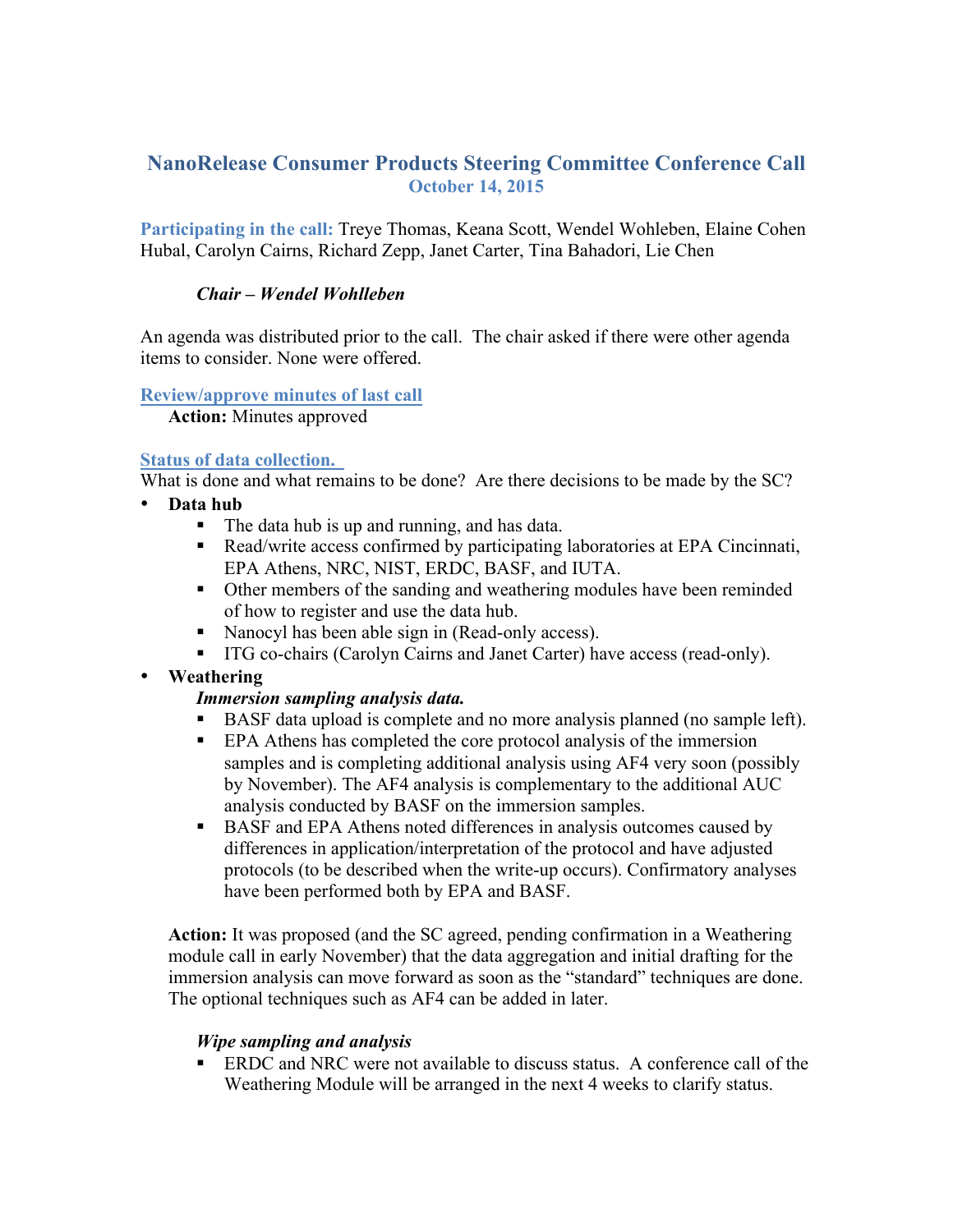# • **Sanding**

## *SEM analysis of air filters*

- Air filters from sanding runs of epoxy/MWCNT discs have been received by NIST and NRC from IUTA, CEA and KIST
- NIST and NRC have discussed SEM analysis approach
- § NIST has started analysis of air filter SEM analysis.
- NRC was not present to report status of SEM analysis

## *Inline particle analysis data*

§ KIST, CEA, and IUTA have not uploaded inline particle analysis sanding data to the NIST data hub; however, the data have been collected and should be uploaded soon (probably by the end of October).

## *Agreement for ERDC to receive sanding discs from Nanocyl*

§ A proposal for agreement has been offered by Nanocyl to allow shipment of the sanding discs to ERDC. Response from ERDC is needed.

**Action:** Proposal was made and agreed to that the sanding module should go ahead and set up the analysis of the inline data from the sanding runs that are completed rather than wait for ERDC sanding data input. The data from ERDC can be added when it is available. Similarly, the analysis of the inline data will proceed ahead of the SEM analysis.

## **Write up of results**

Three papers were proposed for consideration by the sanding and weathering module experts:

- 1. Weathering/immersion
- 2. Weathering/wipe
- 3. Sanding (inline and SEM)

The authors and writing responsibilities would be decided in subsequent calls of the Weathering and Sanding modules.

Although not anticipated within the scope of actions to be undertaken by the Steering Committee, it is assumed that these papers would be the starting point for other actions regarding outreach and possible initiatives in Standards Development Organizations (SDOs). Other papers may also be developed at a later point from ongoing work by the experts involved in the analysis, for example, perhaps on SEM protocols and analytic techniques specifically.

## • **Proposed "charges" to the drafting for each paper**:

- Overall goal is to provide a "pre-validation" evaluation of protocols for release testing.
- Each of the three papers should
	- o Address statistical significance of comparisons regarding interlab transferability of protocol application and differentiation of materials (e.g., the polymers in the Weathering Module and the MWCNT loading rates for the Sanding Module).